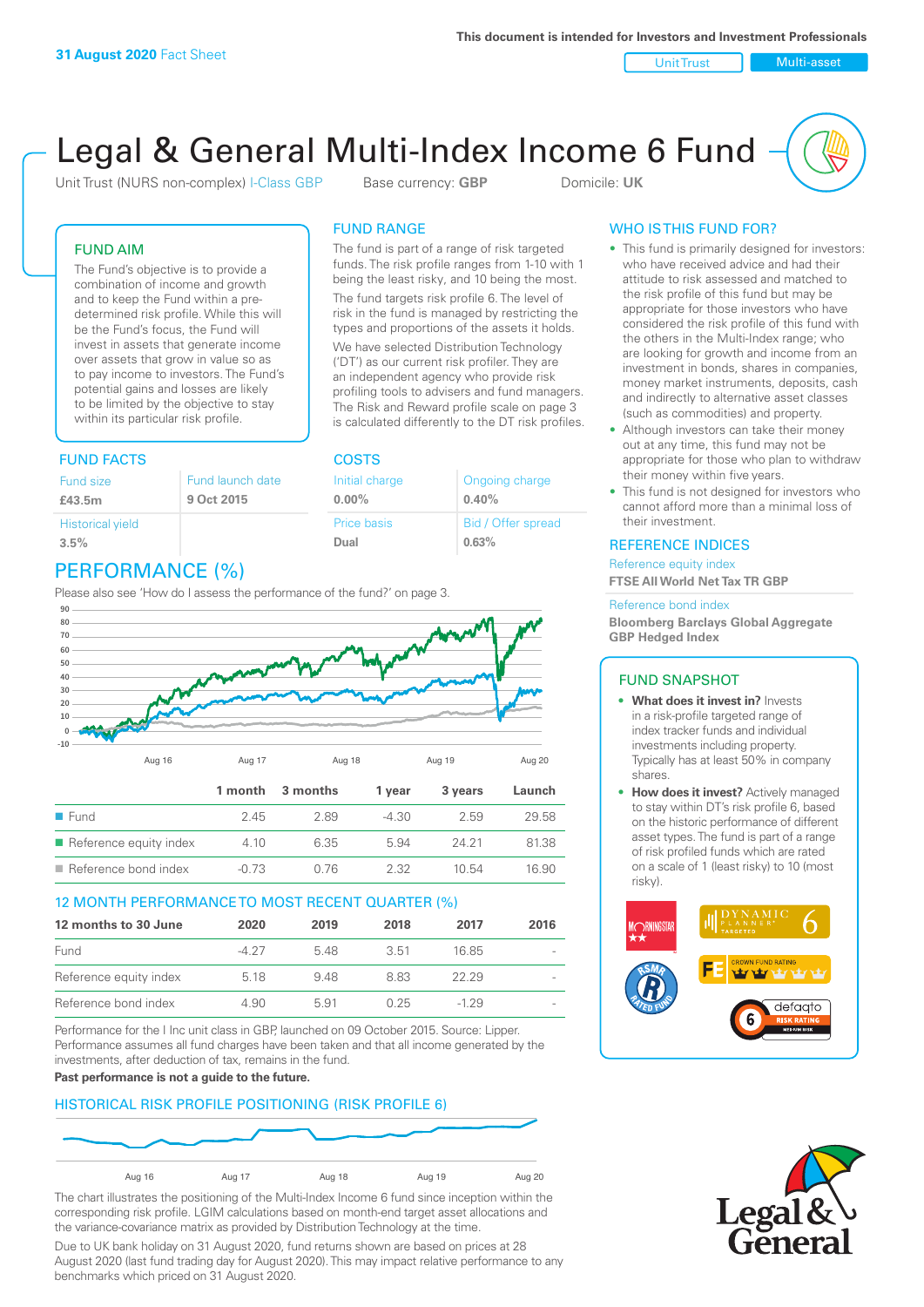# Legal & General Multi-Index Income 6 Fund

Unit Trust (NURS non-complex) I-Class GBP

## PORTFOLIO BREAKDOWN

All data source LGIM unless otherwise stated. Totals may not sum due to rounding.





### FUND MANAGERS

The fund managers have responsibility for managing the multi-index fund range. They are part of the Multi-Asset Funds (MAF) team in LGIM. This team focuses on designing and managing multi-asset funds that are tailored to match the specific objectives of various client types. The team sits within a wider Asset Allocation team which combines both depth of experience with a broad range of expertise from different fields, including fund management, investment consulting and risk management roles.

# TOP 10 HOLDINGS (%)

| <b>L&amp;G UK Index Trust</b>                                    | 11.8 |
|------------------------------------------------------------------|------|
| iShares UK Dividend UCITS ETF                                    | 8.4  |
| L&G Emerging Markets Government Bond (US\$) Index Fund           | 7.8  |
| L&G High Income Trust                                            | 7.3  |
| L&G Emerging Markets Government Bond (Local Currency) Index Fund | 7.1  |
| L&G Global Emerging Markets Index Fund                           | 5.7  |
| L&G US Index Trust                                               | 5.6  |
| <b>L&amp;G Pacific Index Trust</b>                               | 5.2  |
| L&G European Index Trust                                         | 5.1  |
| L&G Global Listed Infrastructure Index Fund                      | 3.9  |

**Important:** Due to exceptional market conditions, spreads are currently volatile and may be higher than indicated. To see the latest spread visit www. legalandgeneral.com/chargesandfees